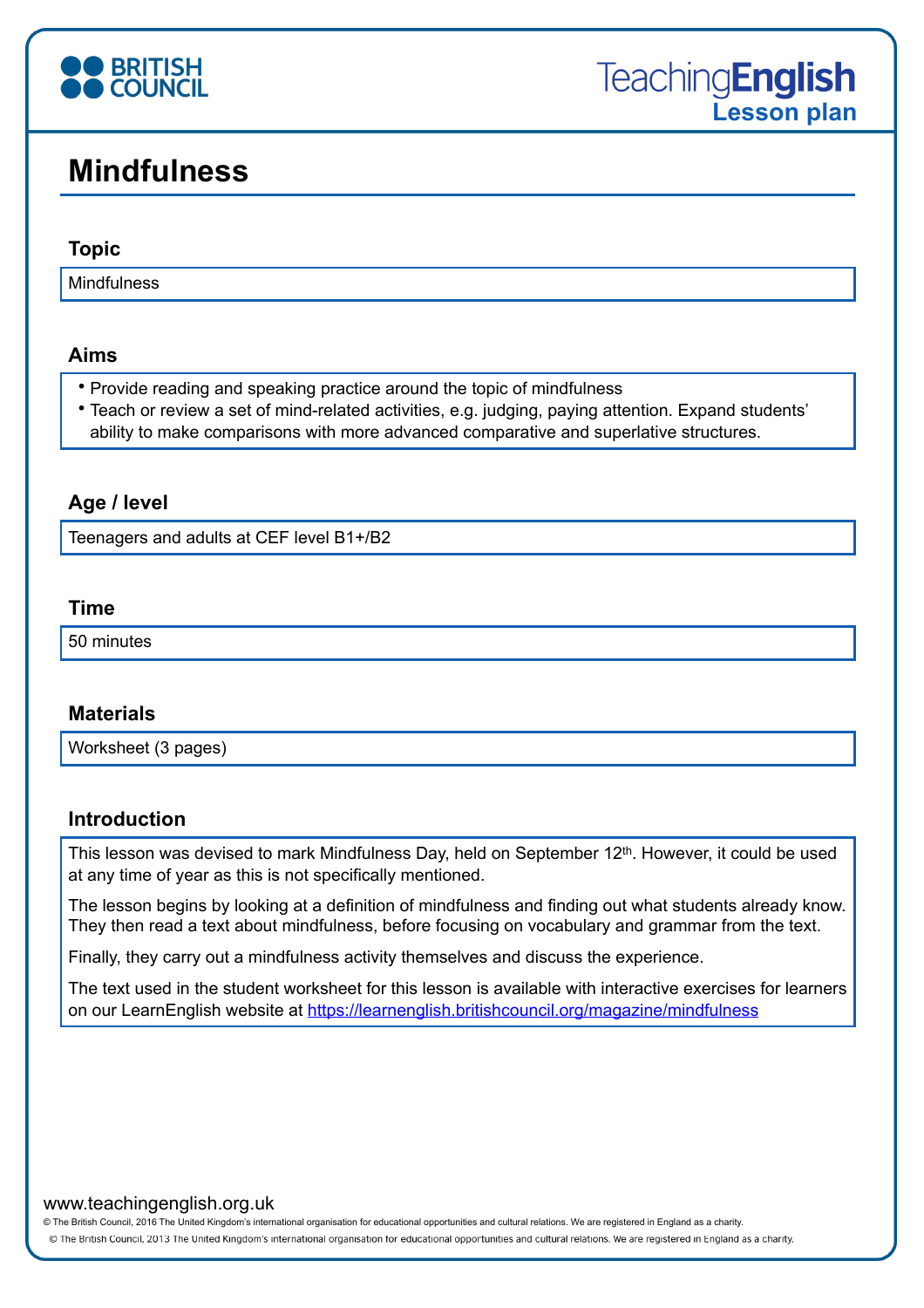

## **Procedure**

| 1. Lead in<br>(5 minutes)    | • Exercise 1: Ask students to read the definition and discuss the questions.                                                                                                                                                                                             |
|------------------------------|--------------------------------------------------------------------------------------------------------------------------------------------------------------------------------------------------------------------------------------------------------------------------|
|                              | • Briefly discuss as a class.                                                                                                                                                                                                                                            |
| 2. Reading<br>(15 minutes)   | • Exercise 2: Ask students to read the text and check their ideas. Let them<br>discuss what they found in pairs.                                                                                                                                                         |
|                              | * Exercise 3: Ask them to read the text again and make notes under the headings.<br>Let them compare their ideas in pairs and then discuss as a class. Find out if<br>any of them already practice mindfulness and, if so, ask them for their opinions<br>or experience. |
|                              | <b>Answers</b>                                                                                                                                                                                                                                                           |
|                              | A. Examples of NOT being mindful: driving somewhere without remembering<br>the journey, eating more biscuits than you intended, staying up late binge-<br>watching TV.                                                                                                   |
|                              | B. Examples of being mindful: noticing a beautiful sunset, really listening to<br>someone, being more aware of our own feelings.                                                                                                                                         |
|                              | C. Reasons life is busier now: technology, multi-tasking, working longer<br>hours.                                                                                                                                                                                       |
|                              | D. Benefits of mindfulness: reduces stress and depression, better<br>concentration, memory and focus, managing pain better, even losing<br>weight.                                                                                                                       |
| 3. Vocabulary<br>(5 minutes) | Exercise 4: Ask students to try and match the activities to the definitions. Let<br>them check in pairs, then check as a class.                                                                                                                                          |
|                              | <b>Answers:</b>                                                                                                                                                                                                                                                          |
|                              | 1. Judging – (B) having a bad opinion of something or someone.                                                                                                                                                                                                           |
|                              | 2. Paying attention – (C) watching, listening or thinking about something<br>carefully.                                                                                                                                                                                  |
|                              | 3. Worrying – (E) thinking about unpleasant things that might happen.                                                                                                                                                                                                    |
|                              | 4. Binge-watching – (D) watching lots of TV episodes at once.                                                                                                                                                                                                            |
|                              | 5. Multi-tasking – (A) doing two or three things at the same time.                                                                                                                                                                                                       |
|                              | Ask students which of these activities will make you feel more or less stressed (all<br>of them except paying attention are likely to make you feel more stressed. Paying<br>attention helps because you are focused on just one thing.)                                 |

#### www.teachingenglish.org.uk

© The British Council, 2016 The United Kingdom's international organisation for educational opportunities and cultural relations. We are registered in England as a charity.

@ The British Council, 2013 The United Kingdom's international organisation for educational opportunities and cultural relations. We are registered in England as a charity.